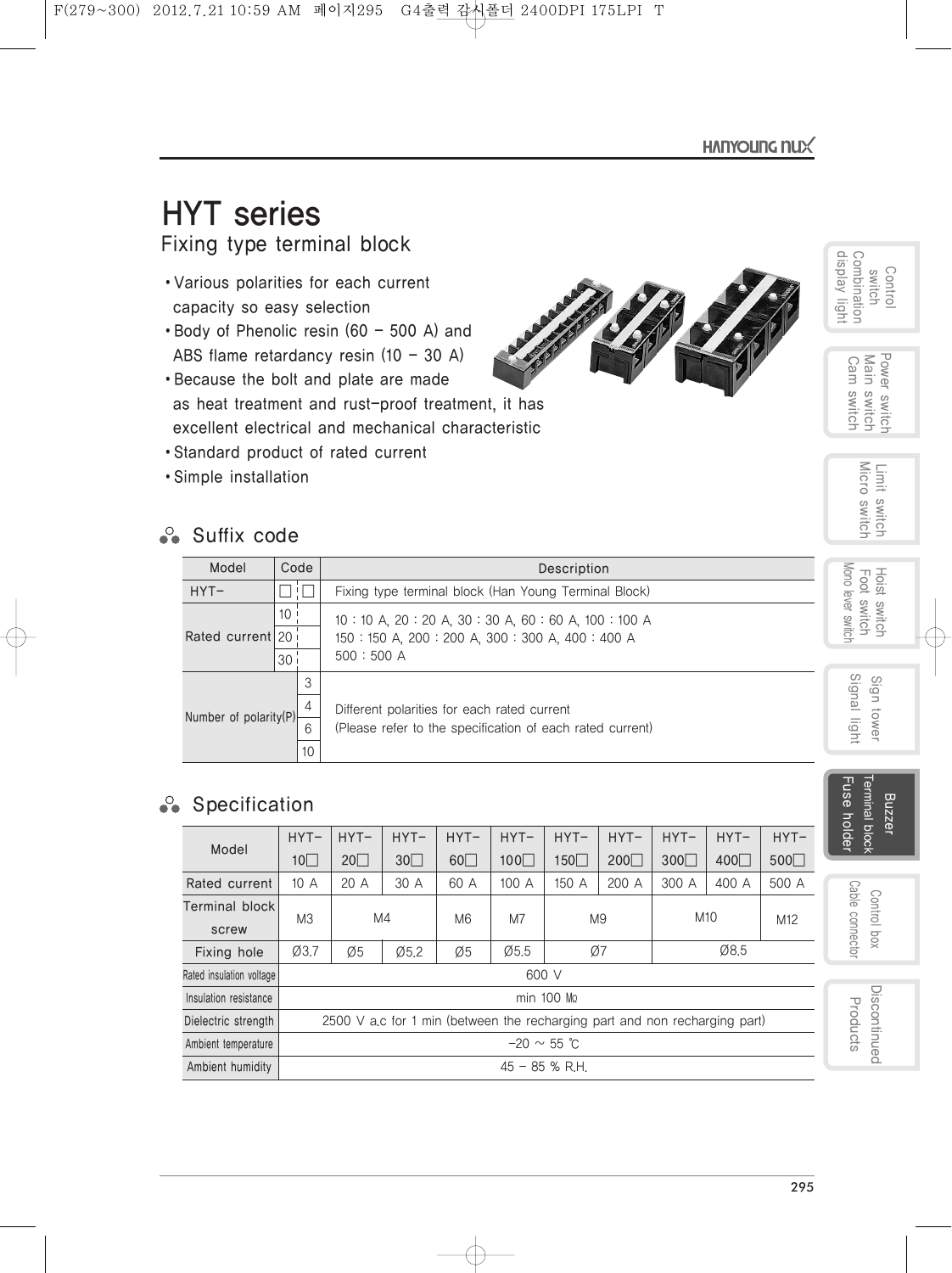## ◆ Dimension (unit : mm)





- $\blacksquare$  HYT- 60 $\Box$  $HYT-100$ HYT-150□
	- HYT-200□
	- HYT-300□
	- HYT-400□
	- HYT-500□

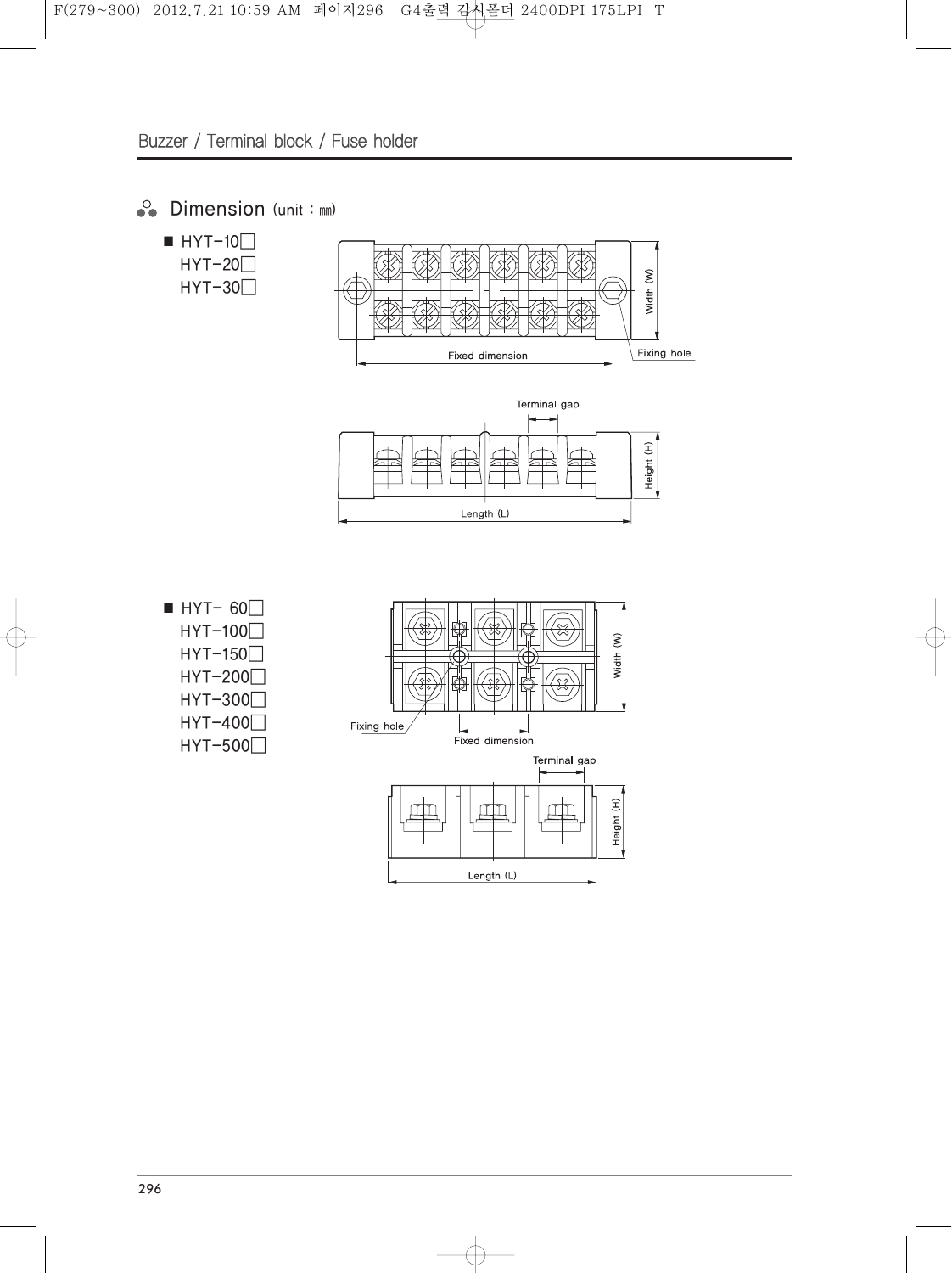## HANYOUNG NUX

HYT series

# Specification of each rated current (unit : mm)

### ■ Rated current 10A

| Model    | Appearance | Rating  | Length | Width | Height | Fixed<br>dimension |
|----------|------------|---------|--------|-------|--------|--------------------|
| HYT-1010 |            | 10A 10P | 112    | 24    | 17     | 102,5              |

#### ■ Rated current 20 A

| Model     | Appearance | Rating  | Length | Width | Height | Fixed<br>dimension |
|-----------|------------|---------|--------|-------|--------|--------------------|
| HYT-203   |            | 20A 3P  | 56     | 30    | 20     | 44                 |
| $HYT-204$ |            | 20A 4P  | 68     | 30    | 20     | 56                 |
| $HYT-206$ |            | 20A 6P  | 89     | 30    | 20     | 78                 |
| HYT-2010  |            | 20A 10P | 137    | 30    | 20     | 126                |
| HYT-2012  |            | 20A 12P | 163    | 30    | 20     | 150.5              |
| HYT-2015  |            | 20A 15P | 199    | 30    | 20     | 187                |
| HYT-2020  |            | 20A 20P | 257    | 30    | 20     | 245                |

#### ■ Rated current 30 A

| Model    | Appearance | Rating  | Length | Width | Height | Fixed<br>dimension |
|----------|------------|---------|--------|-------|--------|--------------------|
| HYT-303  |            | 30A 3P  | 67     | 5     | 24     | 54.5               |
| HYT-304  |            | 30A 4P  | 83     | 35    | 24     | 70                 |
| HYT-306  |            | 30A 6P  | 113    | 35    | 24     | 100.5              |
| HYT-3010 |            | 30A 10P | 153    | 35    | 24     | 143                |

#### ■ Rated current 60 A

| Model   | Appearance | Rating | Length | Width | Height | Fixed<br>dimension |
|---------|------------|--------|--------|-------|--------|--------------------|
| HYT-603 |            | 60A 3P | 84.5   | 40    | 31     | 28                 |
| HYT-604 |            | 60A 4P | 113.5  | 40    | 31     | 57                 |

#### ■ Rated current 100 A

| Model    | Appearance | Rating  | Length | Width | Height | Fixed<br>dimension |
|----------|------------|---------|--------|-------|--------|--------------------|
| HYT-1003 |            | 100A 3P | 104.5  | 55.5  | 36.5   | 35                 |
| HYT-1004 |            | 100A 4P | 140    | 55.5  | 36.5   | 70                 |

Control<br>switch<br>Combination<br>display light display light Combination

Gontrol Power switch Hoist switch<br>Control Marie Switch Limit switch<br>Switch Power switch<br>Main switch<br>Cam switch Power switch Main switch Cam switch

Limit switch<br>Micro switch Micro switch Limit switch

Mono lever switch Hoist switch<br>Foot switch Mono lever switch Foot switch

> Signal light Sign tower Sign tower

Cable connector Signal light strip strips connector Terminal block Terminal block Fuse Buzzer holder

Cable connector Control box Control box

Discontinued Discontinued Products Products